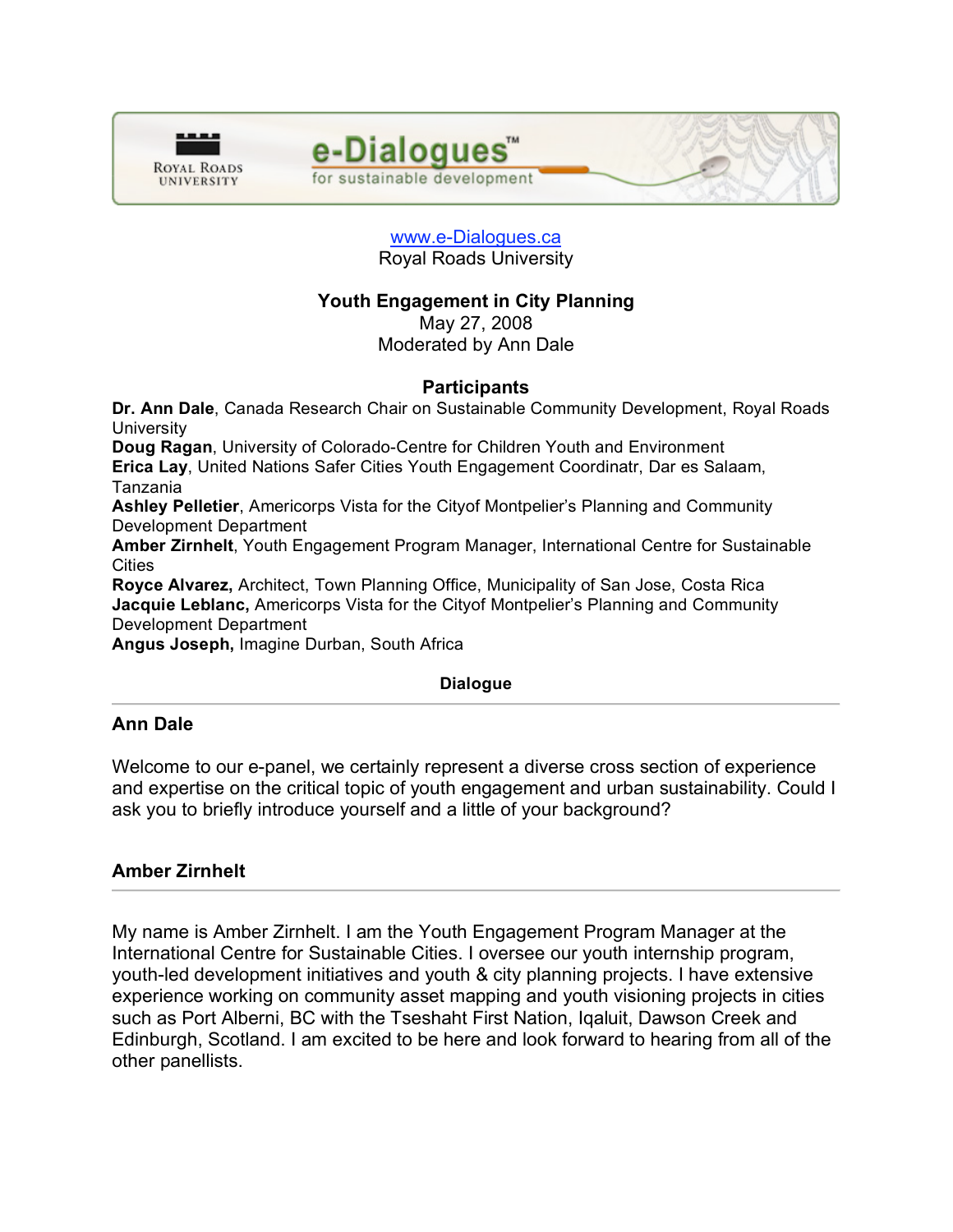### **Doug Ragan**

Hi. My name is Doug Ragan and I currently am taking my PhD in planning and design at the University of Colorado through the Children, Youth and Environment Centre (http://thunder1.cudenver.edu/cye/). I as well am a consultant with UN HABITAT Partners and Youth Section working on the Global Partnership for Urban Youth Development (GPI)

(http://hq.unhabitat.org/content.asp?cid=4224&catid=5&typeid=6&subMenuId=0). I worked previously with UN HABITAT and ICSC on organizing the youth program for the world urban forum. You can access the final policy paper on youth and cities at http://www.wd.gc.ca/rpts/research/youth/intro1\_e.asp.

### **Royee Alvarez**

Hello, My name is Royee Alvarez I am an architect with a Masters in City Development Strategies, currently work for the Town Planning Office in the Municipality of San José — Costa Rica's capital city —where I'm in charge of a multisectorial approach particularly with the urban renewal plan, with several PPP´S incentives, projects on LED, ICT-trends, youth involvement in community development and I'm very excited for being here..

### **Jackie LeBlanc**

Hi, I'm Jackie LeBlanc. Myself and Ashley Pelletier are AmeriCorps VISTAs who work at the City of Montpelier's Planning and Community Development Office on a project called enVision Montpelier. The project is in its first year of working to develop a 30-100 year sustainable plan for the city. We serve as Community Outreach Staff and focus on getting youth involved in the project.

## **Ann Dale**

Welcome Jackie, our research on community sustainable development is showing that communities who have a 100 year planning time line are on the path to more sustainable integrated planning than others.

Welcome, Royee, from Costa Rica, one of the benefits of these trans-disciplinary online spaces that we are trying to develop is to stimulate more local and global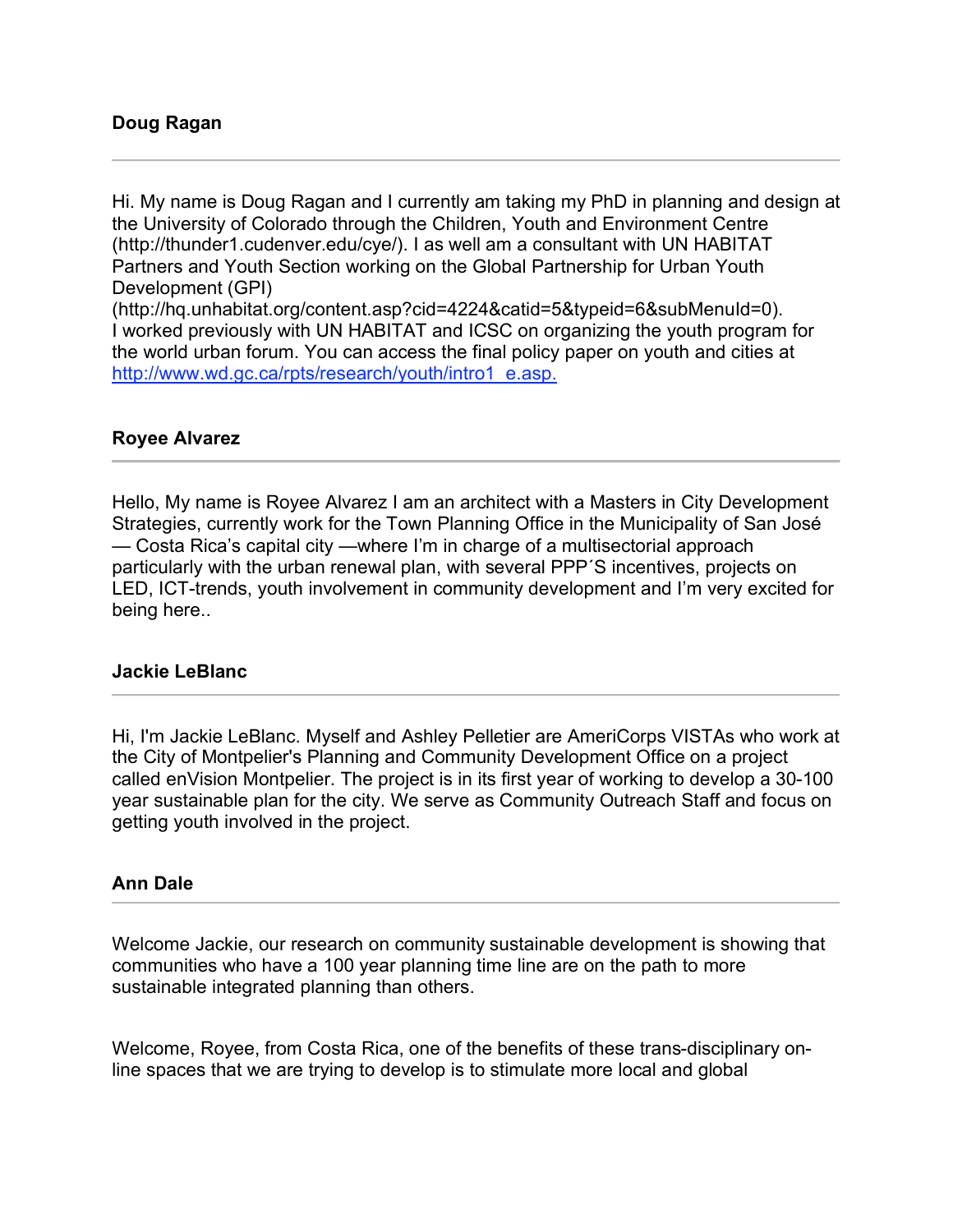conversations. Are you looking at engagement strategies around the implementation of your plan, specifically with youth?

### **Royee Alvarez**

### Hello Ann:

I completely agree with you with on stimulating these kind of dialogues... In Costa Rica´s case this is actually an almost brand new subject, however we have developed a positive youth development policy framework (Young citizen Law, May 2002) that focuses on providing the services and opportunities needed to develop a sense of competence, usefulness, belonging and empowerment in young people.

The main role of this law is to provide "equity" among sectors of the city's population, particularly youth, not only to improve their quality of life but also to let understand they are the solution for their own future.

### **Amber Zirnhelt**

Royee: Where can we find a copy of your 'Law of Youth'?

## **Royee Alvarez**

Hello Amber! You can find this law here: http://www.msj.co.cr/archivos/reg\_ext/RE-19.pdf

### **Erica Lay**

Hello, Erica here. Through the International Centre for Sustainable Cities, I worked as the Youth Engagement Coordinator for Safer Cities Dar es Salaam, Tanzania. I facilitated a youth community asset mapping project on Youth-friendly Services in Dar es Salaam, which focused on youth defining youth friendly services, mapping and gathering information on these services, and compiling this information into 'City Guides' to share with peers. I'm currently beginning work on an engagement process on carbon neutrality with the BC government.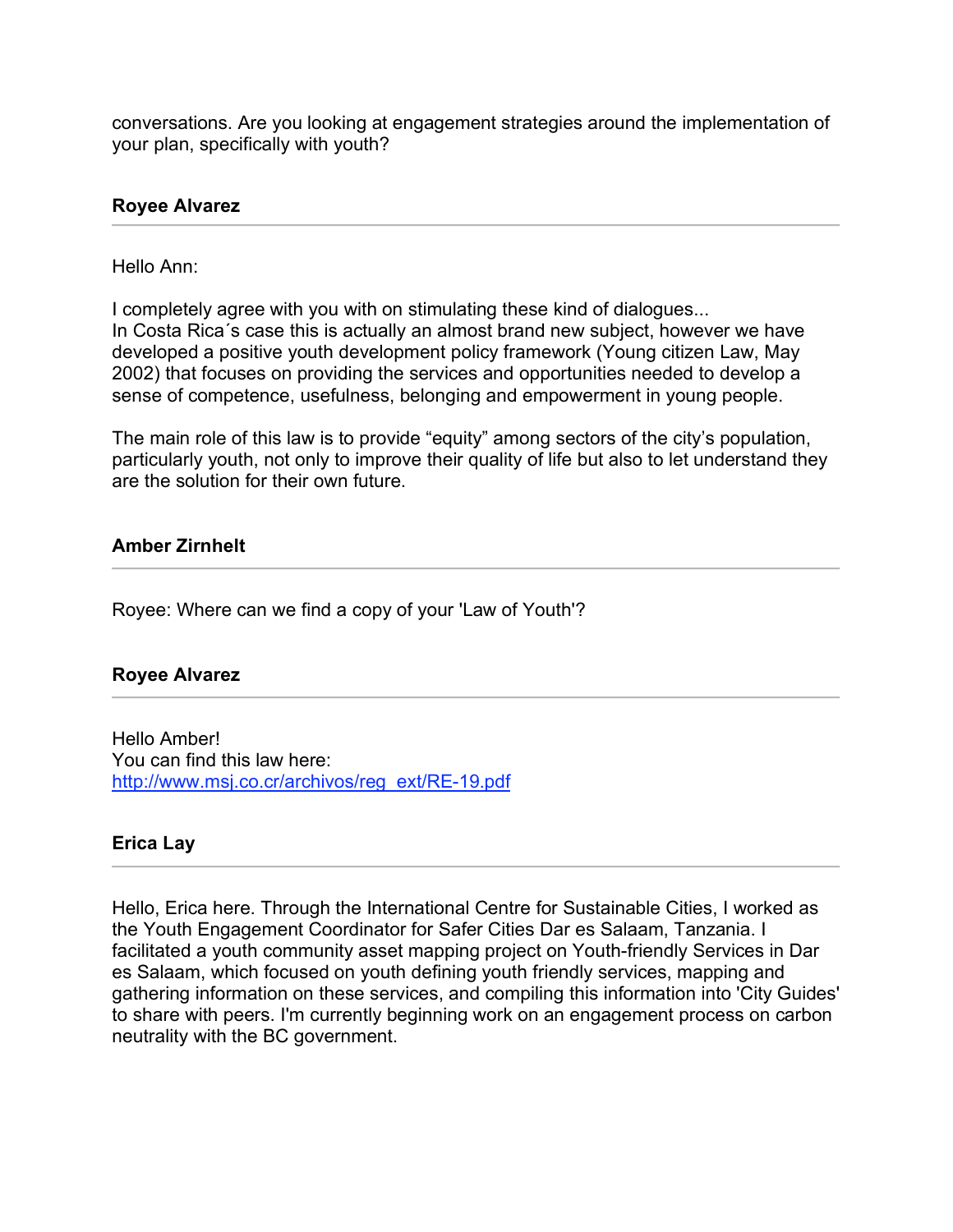my name is angus joseph.

currently seated in a coffeeshop called yossi's. it is 6.15 pm in Durban South africa

I am part of the Imagine Durban information team, conducting a social experiment through the Facebook mechanism. We are trying to stimulate discussion around the Imagine Durban Themes through the blogsite and facebook group.

www.imaginedurban.org

I also represent an urban collective called the Circle Center Collective, who are participating in the upcoming United Nations Conference on Youth and Urban Safety (Safer Cities)

this is being hosted at the ICC in Durban this June [june 17-21]

http://yourcitysummit.co.za/programme.html

### **Ann Dale**

Welcome, Angus, is the coffee good:) I am fascinated with your project, how do you plan to connect what you are doing with Facebook and blogging to your political decision-makers?

### **Angus Joseph**

Re: coffee... tea is good...

Re: Project. At this stage we are looking to see if the Facebook group can instigate action in real life. We are also testing the networking and databasing capacities of web 2.0 models, with the likely outcome being an event that Facebook members are exclusively invited to. In this way, we create a sense of the engagee feeling special and on the 'inside' of the information loop. This may help us bridge communication breakdowns;

the way it's being operated is very grassroots, street-level information activity.

we came up with this cool 'Law '... KNOWLEDGE + ACCESS = SUCCESS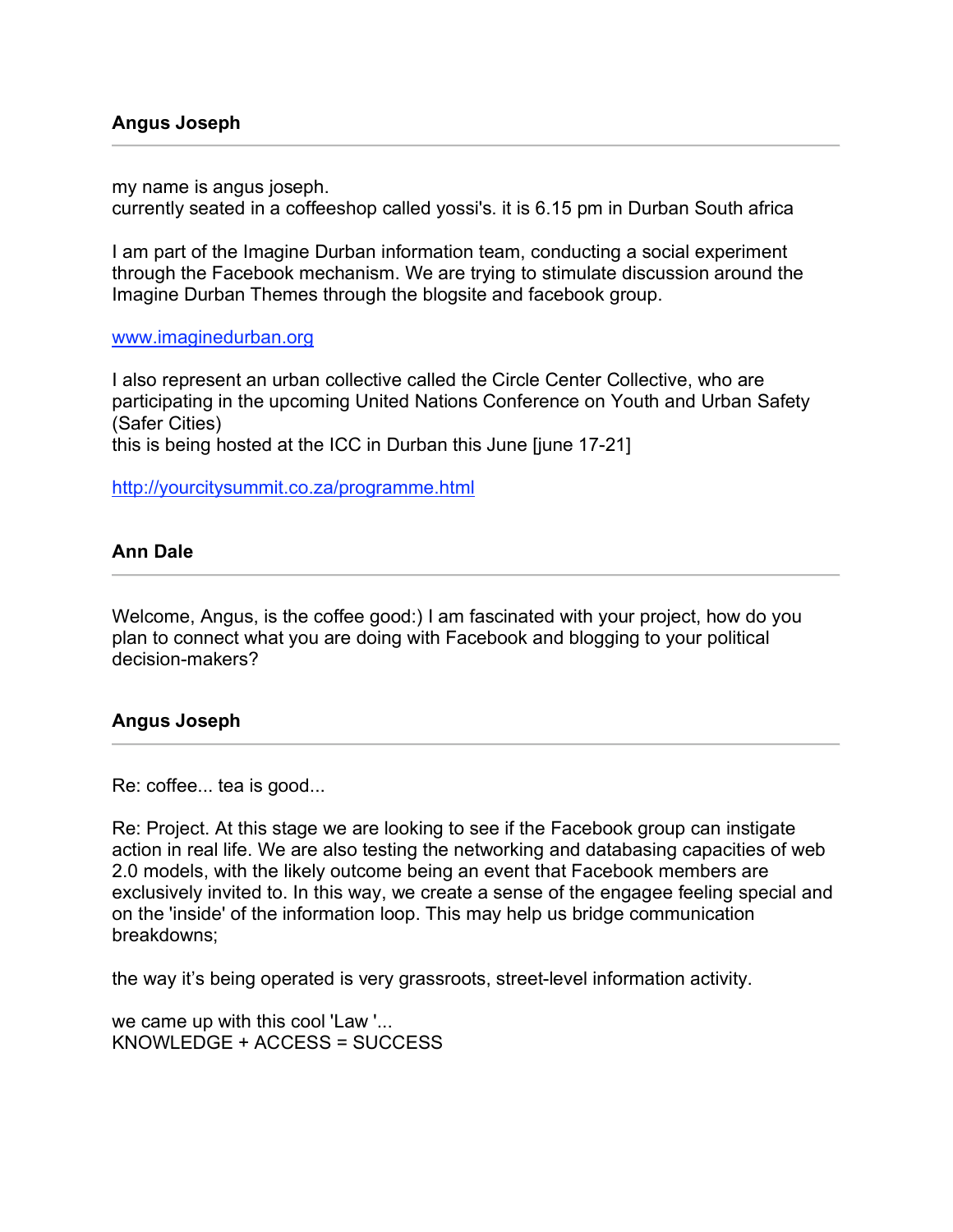### Angus,

So neat! I am definitely somewhat technologically impaired, particularly around mobile phones, so this is great to hear about! We were definitely hoping to have more photos of each 'asset' in our project. It's also particularly relevant because I found so many youth used mobiles in Tz.

Doug-perhaps you can integrate this into the continuation of the project in Kigali and Kampala, if that's still going on? Might reduce the number of GPS units you need?

### **Ann Dale**

Our first question for today is "What are some of the roles and responsibilities that can be assigned to youth in cities and how does delegation/accountability occur?

### **Amber Zirnhelt**

From my experience, youth and adult partnerships in city planning and development seem to work best.

Youth can assign themselves to roles or the city can approach young people to be involved in planning processes through creative, engaging means (ie. photography, art work, youth forums etc.).

### **Jackie LeBlanc**

Here are three main ways that we have worked to involve youth in our project:

1) Youth On Boards - Youth apply to be part of city boards and as a youth representative they give feedback to the boards at meetings

2) Youth Agenda - Through discussions and meetings with youth an agenda is developed that is presented to boards and councils and their ideas are included when developing plans

3) Youth Ownership - Collaborate with youth by including them in the creation and implementation of projects to give them ownership of their city so change is visible to them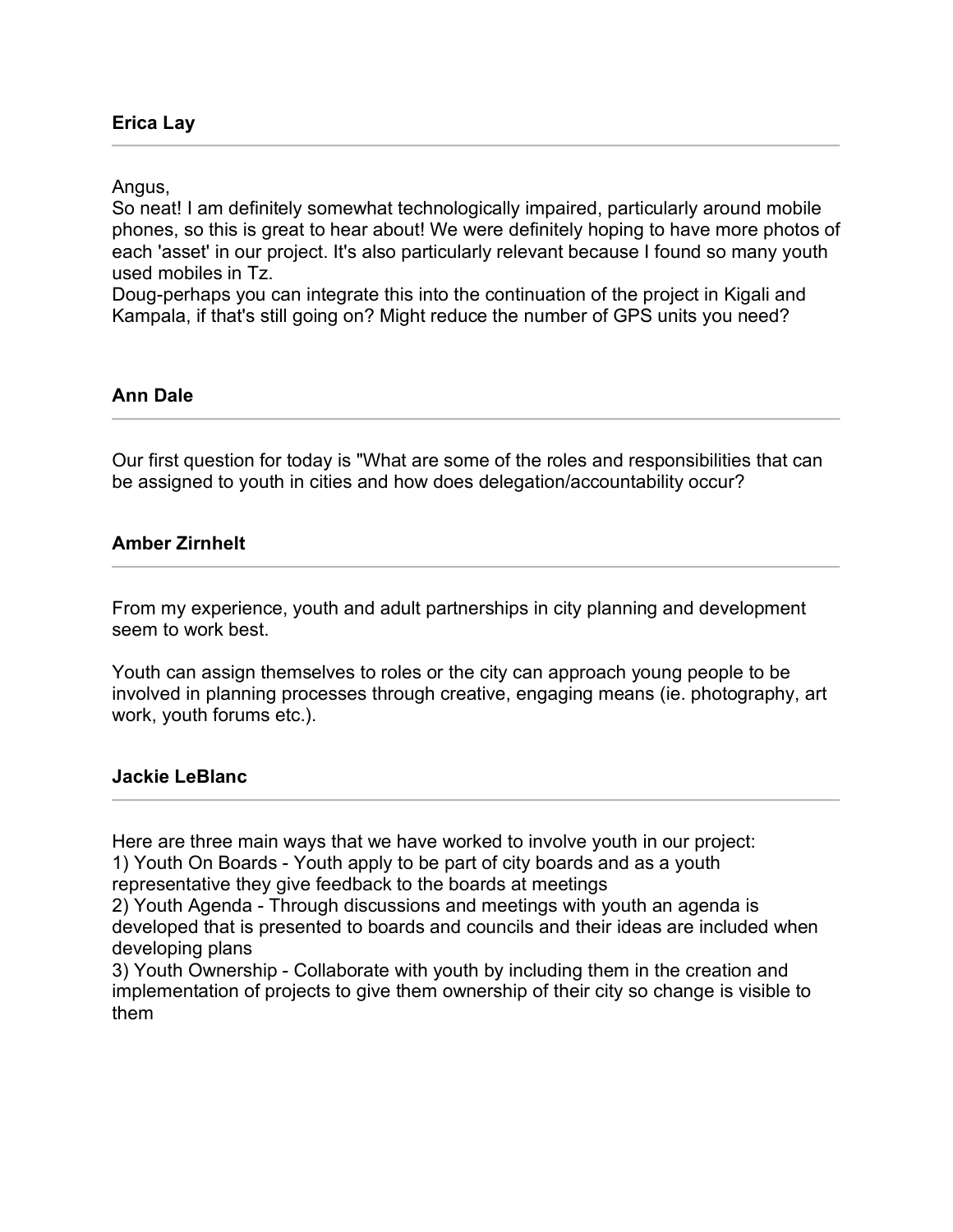Jackie, how do you ensure your ideas are integrated into planning? This is a key question for all communities, and another, how to ensure the plans don't sit on shelves and gather dust, that they are actually implemented, is there a special role for youth here?

### **Jackie LeBlanc**

To ensure youth ideas are integrated into long-term planning it is important to have tangible projects for youth to contribute to that they can begin to see short term change, but also contributes to long-range goals. By taking their ideas to improve the future and creating a small-scale project that they can begin to work on now, students don't lose interest and take ownership. This gives them an active role in planning.

For example, many students in the area are interested in alternative energy and energy efficiency. Although city-wide changes in these areas take years, if not decades, students have been very involved in supporting this topic through the distribution of CFL lightbulbs. Students also organized themselves and presented the case for supporting alternative energy to the legislature.

### **Erica Lay**

I think you're very right about the importance of tangible projects Jackie. Planning processes can take an incredibly long time with little visible change over that same period. Having shorter-term projects that are embedded in these longer plans serves to work towards the short and long-term goals. We found that youth mapping what they considered to be youth-friendly services combined the generation of important information on schools and clinics that was otherwise unknown to municipal governments, with an outlet for what youth felt was valuable and positive in their communities.

Youth involvement in Dar es Salaam has been approached in a similar manner as the Youth on Boards approach Jackie spoke about.

Dar es Salaam has used a Youth City Council, a mirror image of the Dar es Salaam City Council (DCC). The city council has been effective in networking and joining youth in Dar es Salaam, however the ideas generated at Youth City Council (YCC) meetings face the exact challenge that Anne has brought up: moving them from the YCC meetings to the Dar CC meetings and having them integrated into planning process has been a challenge.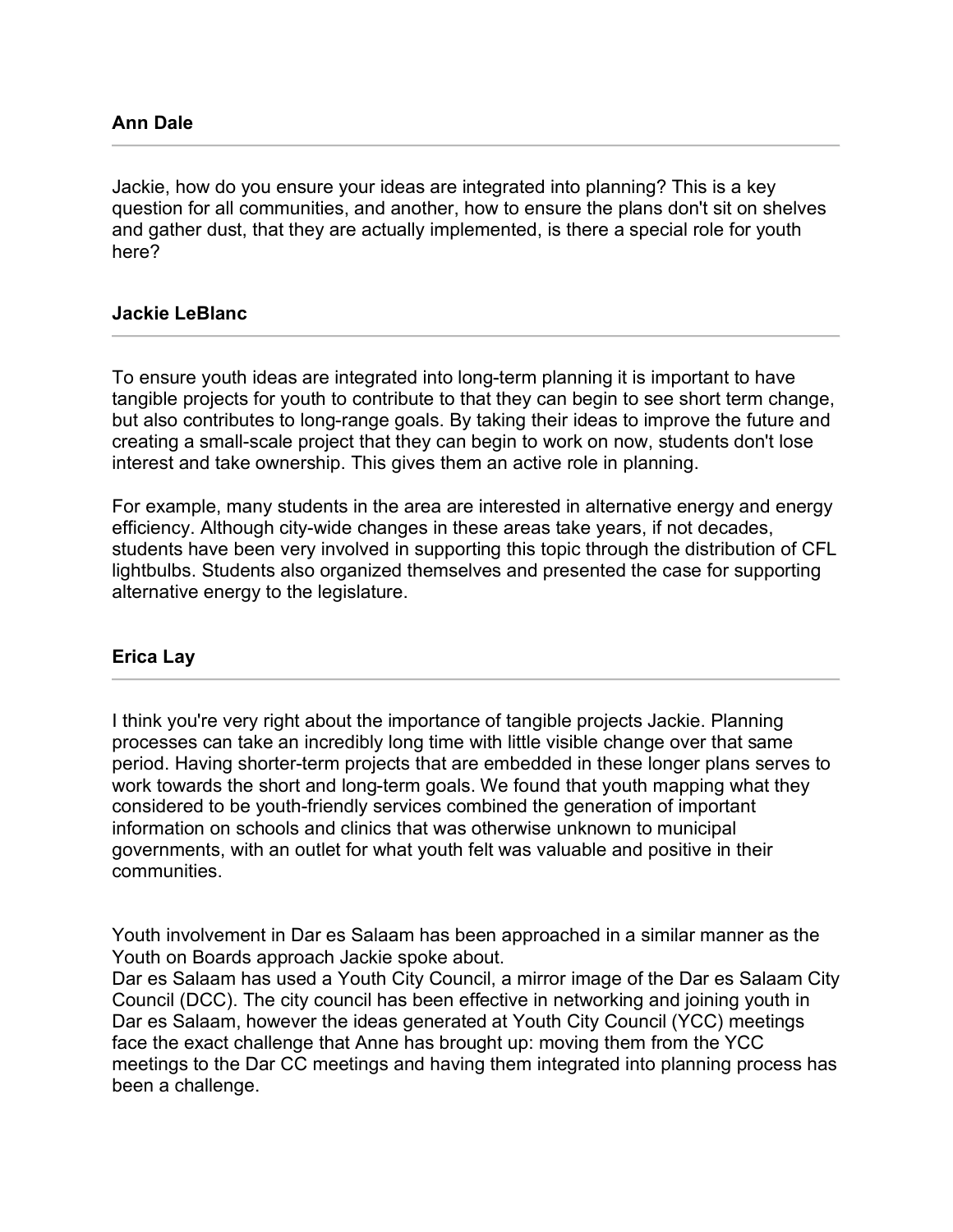Interesting. I am going to switch between my academic and NGO worlds here. Academically, there are many articles that reference youth involvement in cities and how they can be involved. The best for a quick overview is by Kathryn Frank titled The Potential of Youth Participation in Planning and Barry Checkoway's Youth Participation in Community Planning: What are the Benefits? There are four areas identified by both in which youth are involved: social action; community planning; public advocacy and local service development. One area that I think is exciting about youth involvement in cities is there ability to produce information and planning resources that can be utilized by that city, especially in regards to mapping and GIS. I will leave that to some of the experts such as Erica and Amber who do great mapping work.

### **Royee Alvarez**

Jackie:

I like really much your comment, because right now were are using some ideas from students to stimulate the use of green building concepts in the San Jose... Its a great opportunity to involve urban developer and the future "users"!... for the LG is also a great opportunity to integrate a long term vision of sustainability.. :)

## **Doug Ragan**

I agree with Jackie, the challenge is the timeframe of youth engagement, the involvement (or non-involvement) of city staff and planners, and what form the engagement takes for the youth.

For example, in my former incarnation working with the Environmental Youth Alliance in Vancouver B.C. we began working on the South East False Creek site (the site where the new Olympic village is going) to propose developing it for the community. Our first land use proposal went in 1995. It took 10 years, well after the youth who were initially involved were no longer youth, before anything began to happen.

Secondly, the EYA as a youth agency was challenged to continue on in the development process. The barriers of this both were our own funding, as well as the politics around the site (condos or no condos etc). Municipal politics, as it has to do with land and developers, is a blood sport. Makes it challenging for youth to stay involved.

On a positive note the site is now very progressively designed. Unfortunately, the activism of the youth on the site has been forgotten.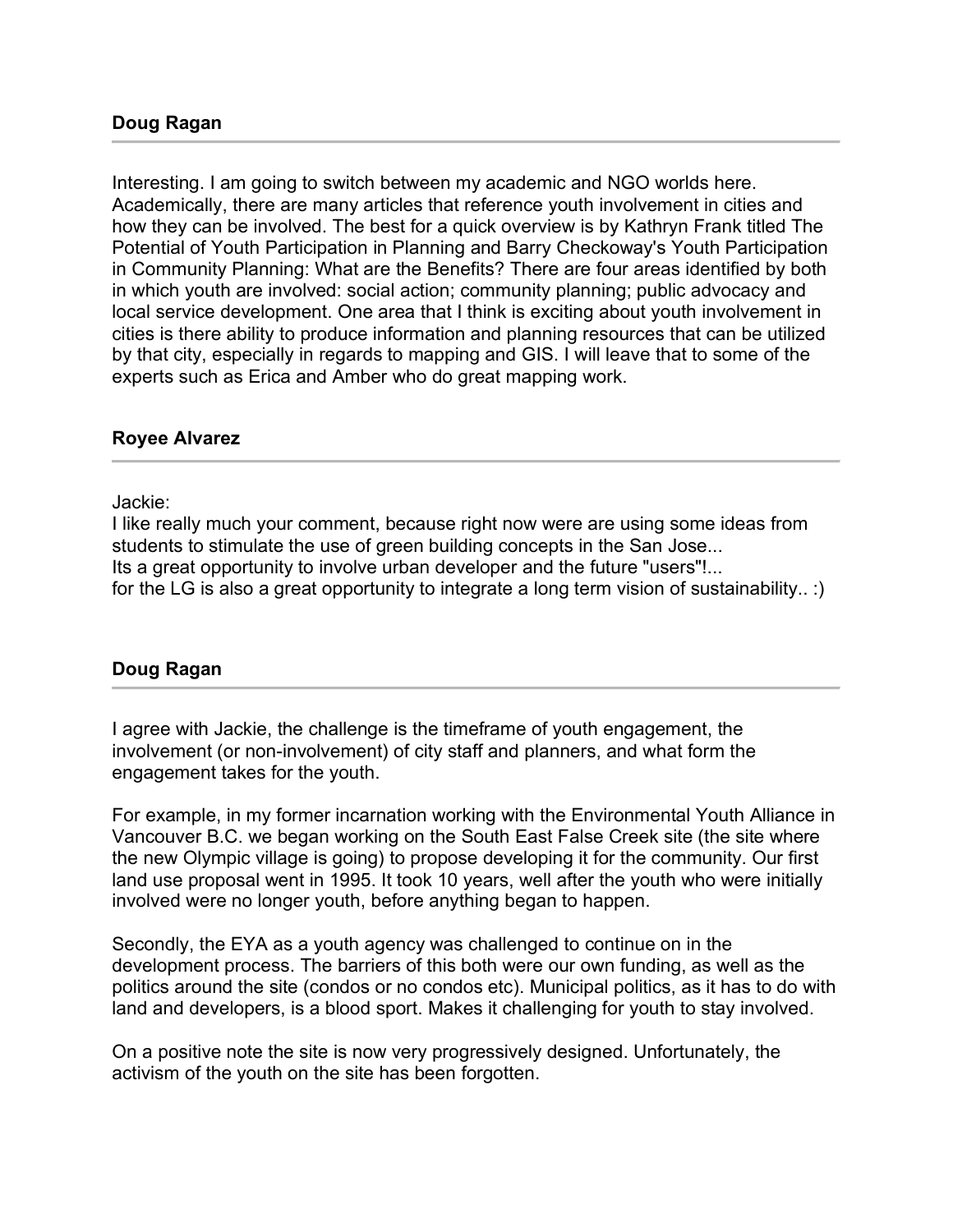here are the articles I<sup>\*</sup> am talking about.

File attachment The Potential of Youth.pdf (170.13 KB)

**File attachment Youth Participation in COmmunity Planning - What are the Benefits.pdf** (581.67 KB)

### **Ann Dale**

It seems to me you guys are very modest, in my dealings with younger colleagues, although why the need for labels, they bring critical intellectual capital to the table that is often innovative, and more visionary without the pessimism and failure that older colleagues have experienced. I also think it is very important to empower all levels of civil society to believe they can make a difference. What barriers, if any, have you encountered to your own ability to make a difference and influence change, and do you have any solutions?

### **Amber Zirnhelt**

I agree that it is important to have demonstration projects that young people can work on to see their ideas in action and continue to feel inspired. When I worked with the Tseshaht First Nation, we did a community visioning process with the youth and they identified areas they value and things they want to see changed in the community. One of their suggestions was to have a mountain bike park on the Reserve and to build it themselves. Their Chief and Council listened to their ideas and right away helped them develop and implement a mountain bike park. We developed the program as a worktraining program for the youth as well. It was really exciting and I won't forget one young man saying "I can't believe they are actually listening to us."

I here again and again in conferences and community forums that people don't want to be just listened to 'again'. They want to see action. Often young people need mentorship and even a bit of seed funding, but they have incredible ideas and energy to bring to the table.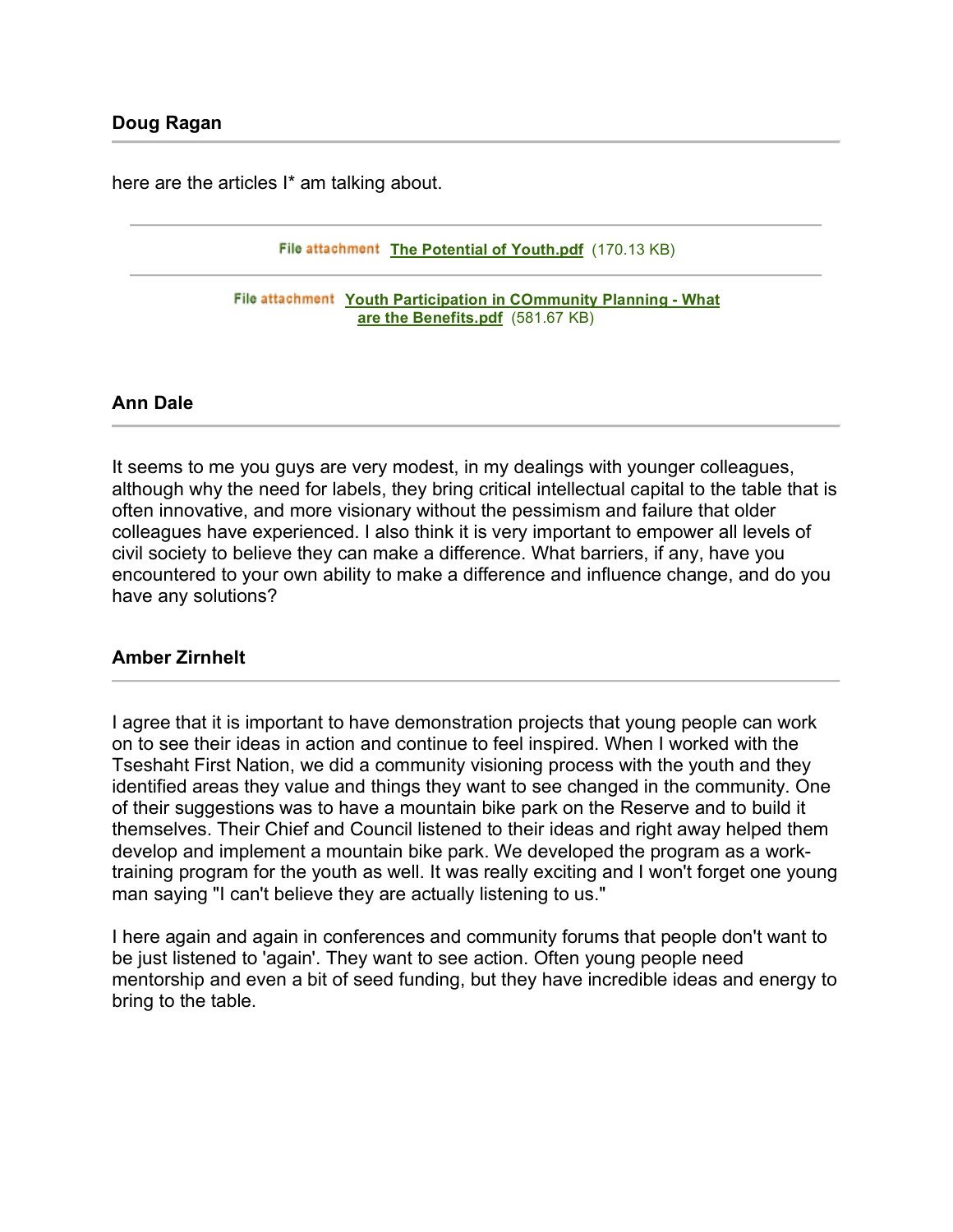That seed funding is so critical for all civil society groups, and often, a little at the right time can go a very long way for building critical social capital.

## **Erica Lay**

I recently got directed to the quantumshift.tv website, where a local school in our community, McTavish, focused on recycling to engage youth and other community members in making their community more sustainable. (quantumshift.tv/schools) This example seems to bring up an important element of youth engagement as well: making sure that there are positive adult-youth relationships that will provide youth with mentorship, if that's possible, or at least the connections to direct youth where they may be able to obtain relevant mentorship and guidance if they are seeking it.

### **Angus Joseph**

#### /erica

We found that youth mapping what they considered to be youth-friendly services combined the generation of important information on schools and clinics that was otherwise unknown to municipal governments, with an outlet for what youth felt was valuable and positive in their communities.

We have found that system is quite useful, and recommend the GPS positioning of mobile phones. There is an application available in South Africa called the Grid

it is a GPS positioning platform that allows users to sms a picture from a location. This picture is now available from a GPS map. All of this is accessible from your mobile phone handset.

#### www.thegrid.co.za

### **Ann Dale**

What are some of the best practices around supporting long-term engagement with youth? Dare to dream, based on your expertise, how can we accelerate the rate of change through youth involvement in city sustainability? What about guaranteed seats on local decision-making bodies, making your voice louder?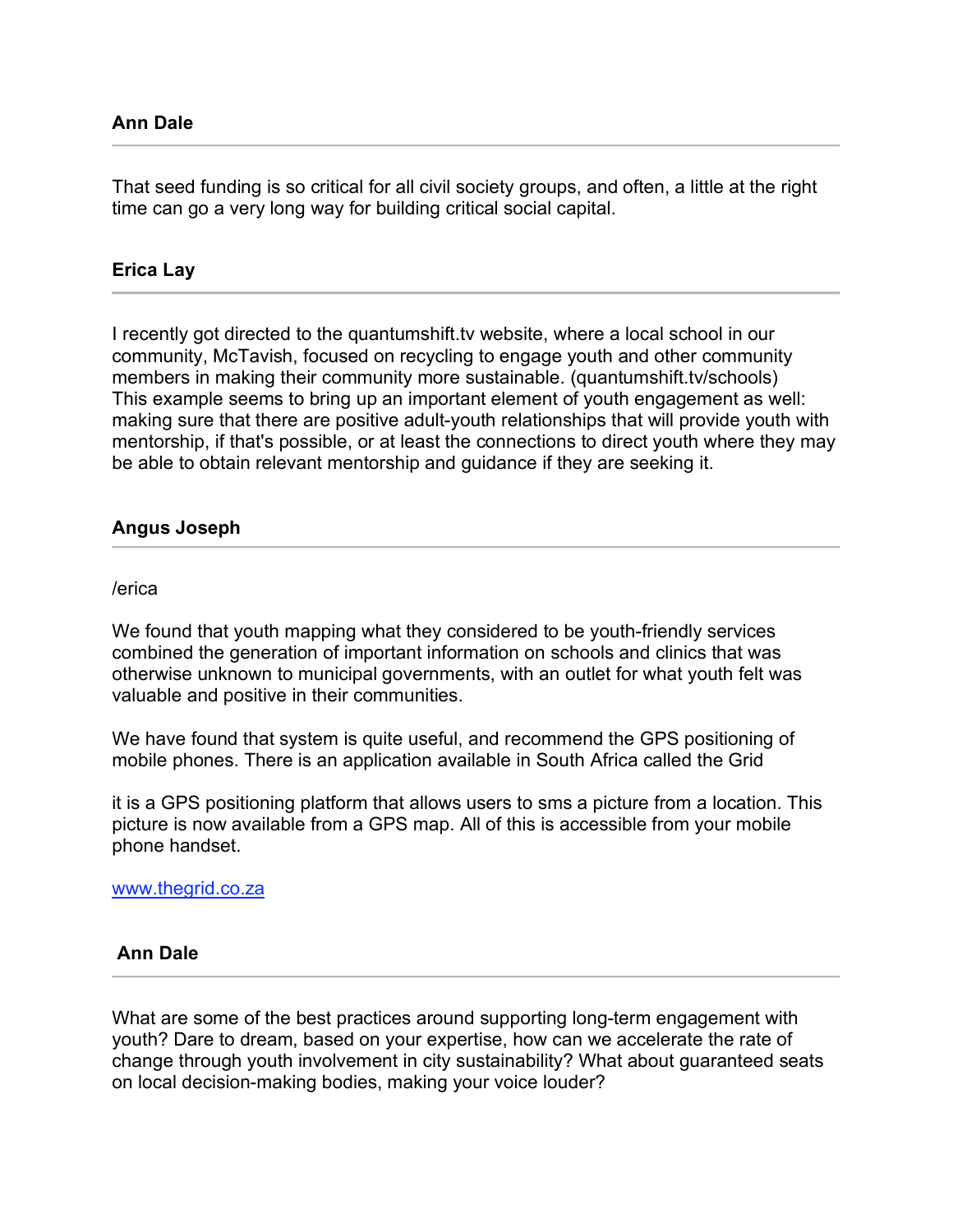One key partnership for EYA was environment canada -- working with champions within the system like ann, mary beth berube, etc was important as they gave us initial seed funding, and as well, had programs structured to support youth and give them resources. It doesn't take much money for youth projects to get up and go. We did a great program under the voluntary sector initiative called youth action effecting change where we support youth led projects across B.C. What we found is that a. they did amazing work and b. often had no idea how amazing it was, and didn't tell people about it. For example, the initial focus of YAEC was to get youth involved in policy. We spent the first year trying to figure out how to do that, and most of the groups pushed back saying they didn't do policy. What we found out is that they did do policy, but at the local level, with planners and city councils, and not as much at the national and provincial level. They just called it "action" or "advocacy". My experience is that the most profound changes are at the municipal level, both in Canada and internationally.

You can see the site at http://www.eya.ca/wuf/eya\_tools.html, though the site was modified for the World Urban Forum.

# **Jackie LeBlanc**

Best Practices:

1) Go to them - try to use existing successful groups and collaborate with those groups on projects

2) Involve a teacher or role model that students respect in the project

3) Reinforce that their opinion matters - talk to them like adults

4) Work with teachers in schools to include city planning and projects in class curriculum

5) Offer free food!

Specific ideas for projects to get youth feedback:

1) give kids cameras to take pictures of what they like and don't like about their city 2) do a youth design charrette where students are asked to redesign their city as they would like to see it ideally

3) Do a Peace Tiles project with youth: http://mixedmedia.us/peacetiles/

# **Royee Alvarez**

http://mixedmedia.us/peacetiles/ is a really great link... I'm pretty sure we could use some ideas from here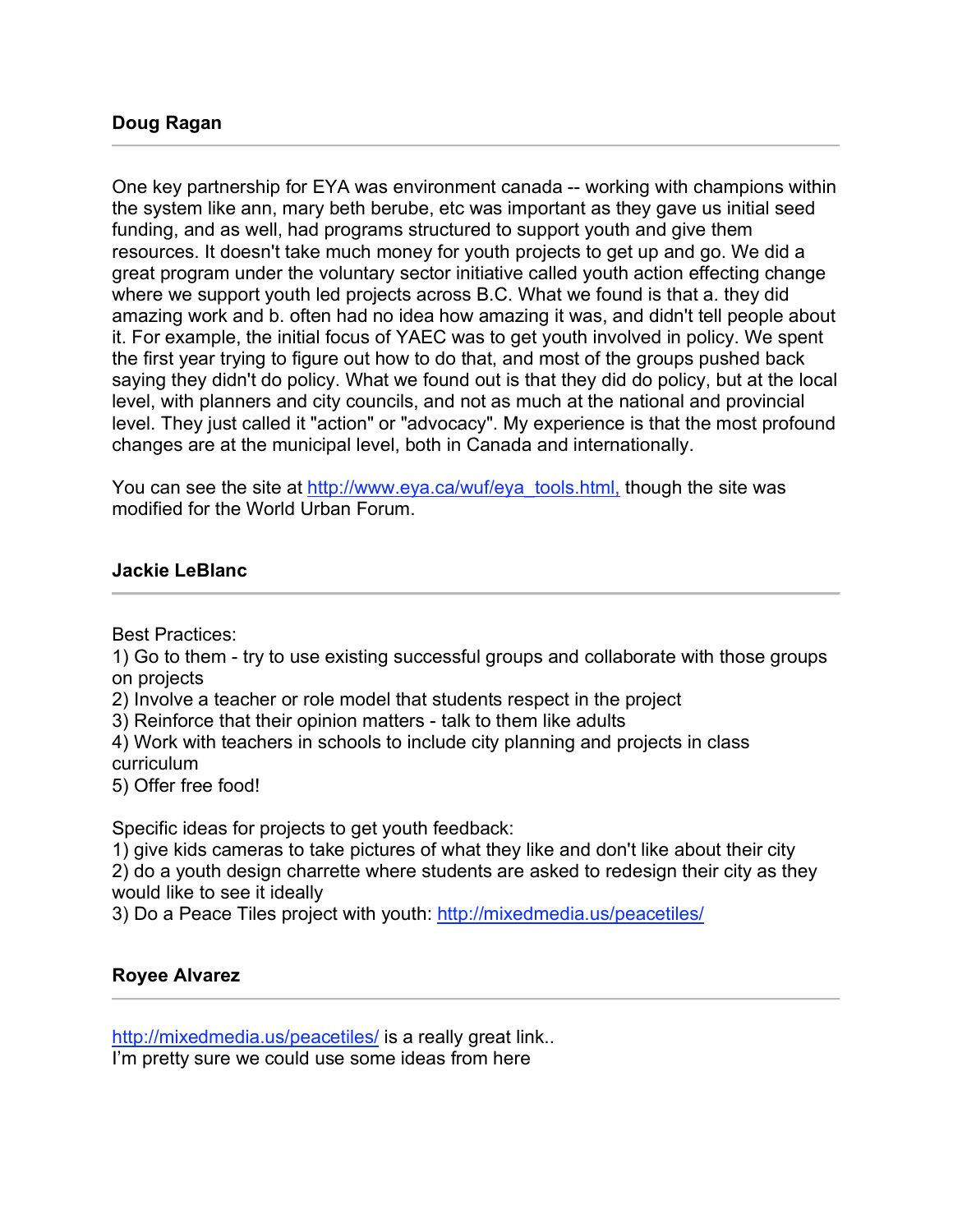A really useful resource for cities for engagement of youth is "Creative Tools: Civic Engagement of Young People" from the Growing Up in Cities Canada project. See: www.uvic.ca/iicrd

Also, the 2005 World Youth Congress put together an outstanding youth-led development starter kit manual. It's available at: http://www.peacechild.org (under resources: 'Nothing for us...Without us."

## **Ann Dale**

I keep 'hearing' connection and communication, are youth, or is this asking too much, important bridge builders, what in my research, we call critical nodes, that is people who because they are open and transparent communicators facilitate connections between diverse networks? I love the idea of visuals, imagine if every city published huge photos outside of some of the youth pictures, a different lens of what is important. What about guerrilla art and guerrilla graffiti, guerrilla gardening, I know some of this is controversial, but highlights different use of city space?

## **Doug Ragan**

sorry folks .. the system froze there for a second ..

I think the use of GPS systems, GIS, google earth, and cell phones are the wave of the future. What we are now able to do is take what was initially paper based mapping, which has been around for decades initially popularized by Kevin Lynch (founder of the Growing up in Cities program) and David Driskell and Louise Chawla - and now we can move that same mapping process online, through cell phone technologies such as eric has mentioned, and I know erica has done in Dar.

two aspects that to me are amazing:

1. geospatial "language" -- youth now understand space differently, and move through it differently, since the advent of these new technologies we see whole new discourses possible, and the experts are the youth, who are often (as in the case of Erica's work in Dar) way ahead of the cities.

2. bridging the technological divide - as we can see by the work that eric is doing in SA, and the use of facebook by angus (who is, by the way, going to the same conference I will be at in durban in 2 weeks), the technolgical divide is being bridged because of the cell phone. I now daily talk with youth from the Korogocho slums in Nairobi that I am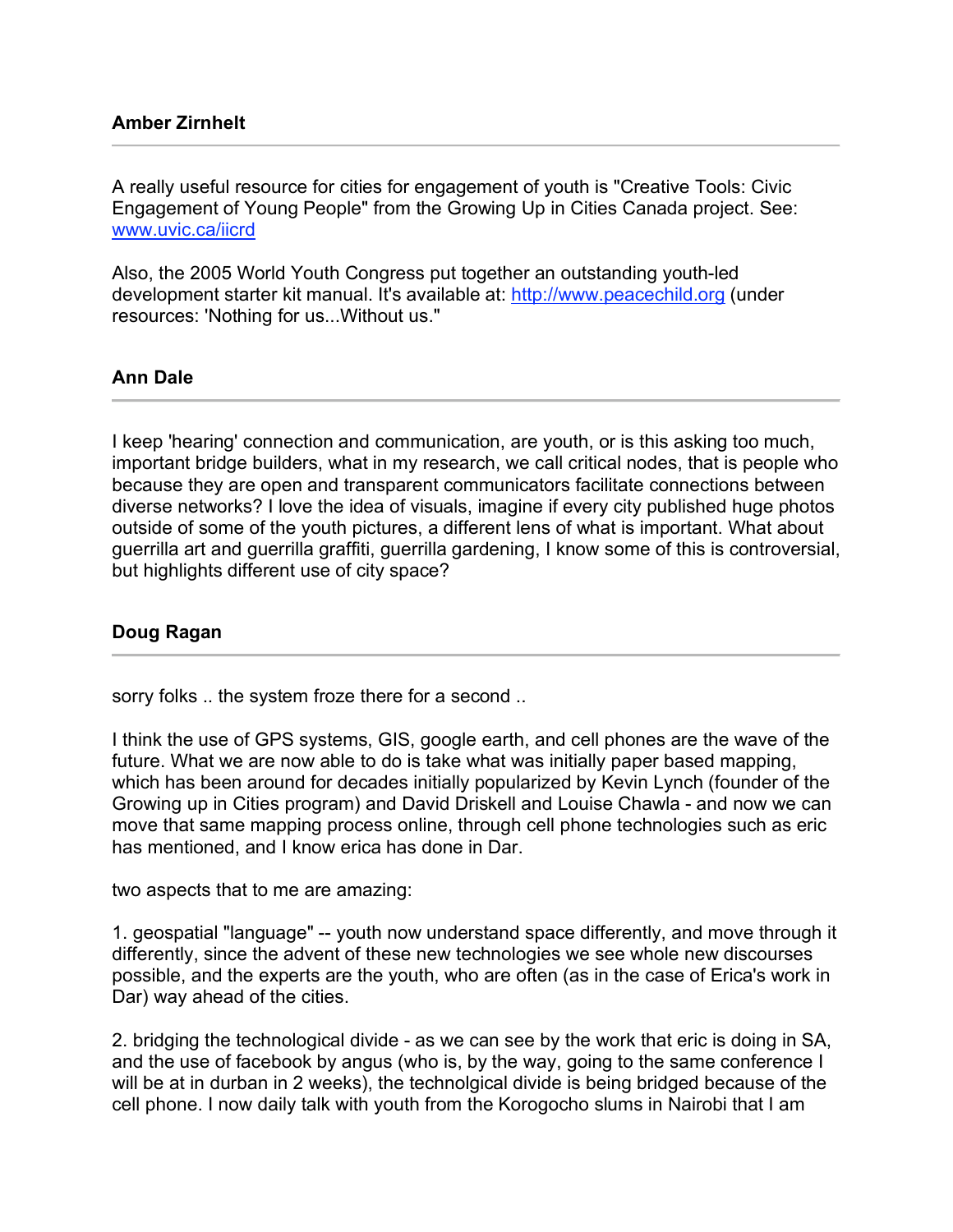working with on facebook through the cell phone. Africa is the fasting growing cell phone market in the world.

(drop comma off the link http://www.eya.ca/wuf/eya\_tools.html)

## **Erica Lay**

Similar projects, like the green maps in East Austin, Texas, and in Cuba, made murals where the maps were actually painted in central community locations. http://www.greenmap.org/greenhouse/en/maps Not guerrilla graffiti, but definitely claiming local spaces by adding to them visually.

## **Doug Ragan**

I did a study in my masters (oh so long ago now) on bridging. We basically found that youth agencies are key bridging agents -- between youth, and different systems. I am trying to hunt down the study I did ... but it is quite interesting.

So, yes, youth are bridgers, because, I would conjecture, they are immersed/focused in relationships (a la facebook), and are often transparent and open to new experiences.

## **Ann Dale**

I would love a copy, Doug, but how do we connect the old technologies and probably age use variables with the new technologies? An interesting question, but probably don't have time to delve deeply into it, as some of you have stated, we need diverse networks, perhaps more densely connected for sustainable community development?

### **Doug Ragan**

sorry -- unclear on the question -- age use variables?

### **Ann Dale**

Trying not to be ageist, older people use email, not facebook, nor text messaging, how do we connect?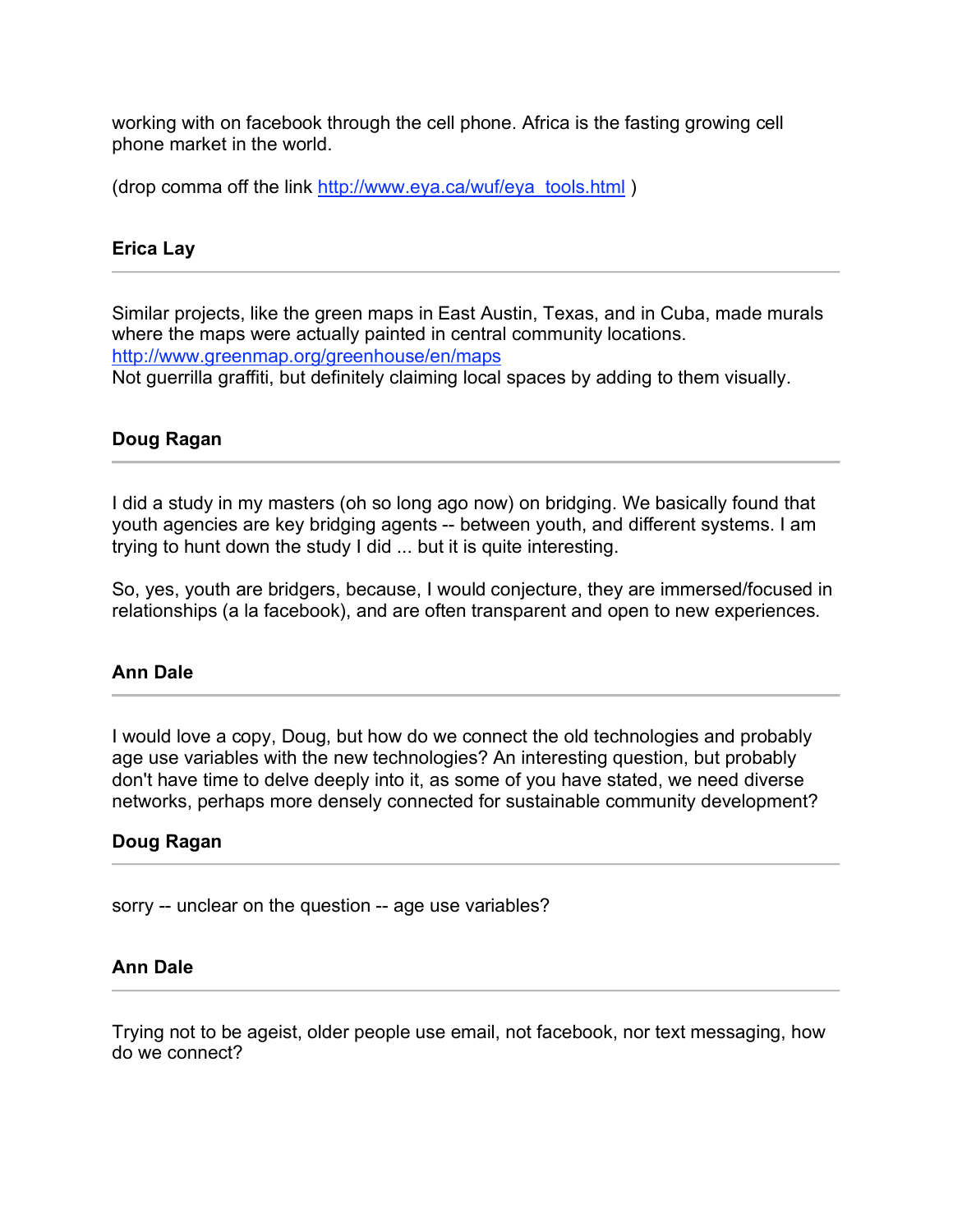The challenges I see with the advent of this new geo-spatial language and new ways of interacting through IT are how to limit the divide based on access to technology. This information that is being collected by Doug and can be captured through cellphones on the GRID landing page is being gathered in a way that is more accessible to youth, BUT, once it's up on the web, it's not necessarily easy to access. Again, I'm going to emphasize my narrow understanding of IT here, so correct me if I'm off the mark, but I think there is still a challenge in getting the multi-media websites that capture youth generated information with photos and videos (that make that information more tactile and easier to relate to), through when internet access is sloooow, and not

as prevalent as in NA.

The other issue I see here is making sure that the opinions of youth and their work can still be communicated to older generations who are not as tech-savvy. Or do we just stick with having different media for different audiences?

## **Ann Dale**

This has been a very rich dialogue, lots of great ideas for greater engagement of youth in city sustainability, to bring about desired sustainable future(s). The e-audience will be kept open for another 24 hours for people to continue to converse given time differences. Could I ask each of you to please complete an on-line survey that is examining the capacity of our platform to facilitate transdisciplinary research (research between universities, civil society actors and government and business). Chris, can you please give us the web link? Any concluding ideas, comments, observations, dreams for city sustainability?

## **Jackie LeBlanc**

This has been a great source of inspiration and new ideas for our project! Thank you everyone!

### **Erica Lay**

Slow in the typing and thought process....

I was just thinking about the concept of diverse-strategic partnerships in long-term youth engagement. If partnerships between agencies which are both youth-oriented and more broadly oriented are carefully fostered, perhaps there will be a smoother transition for engaged youth. These youth can shift their engagements in relevant NGOs, agencies,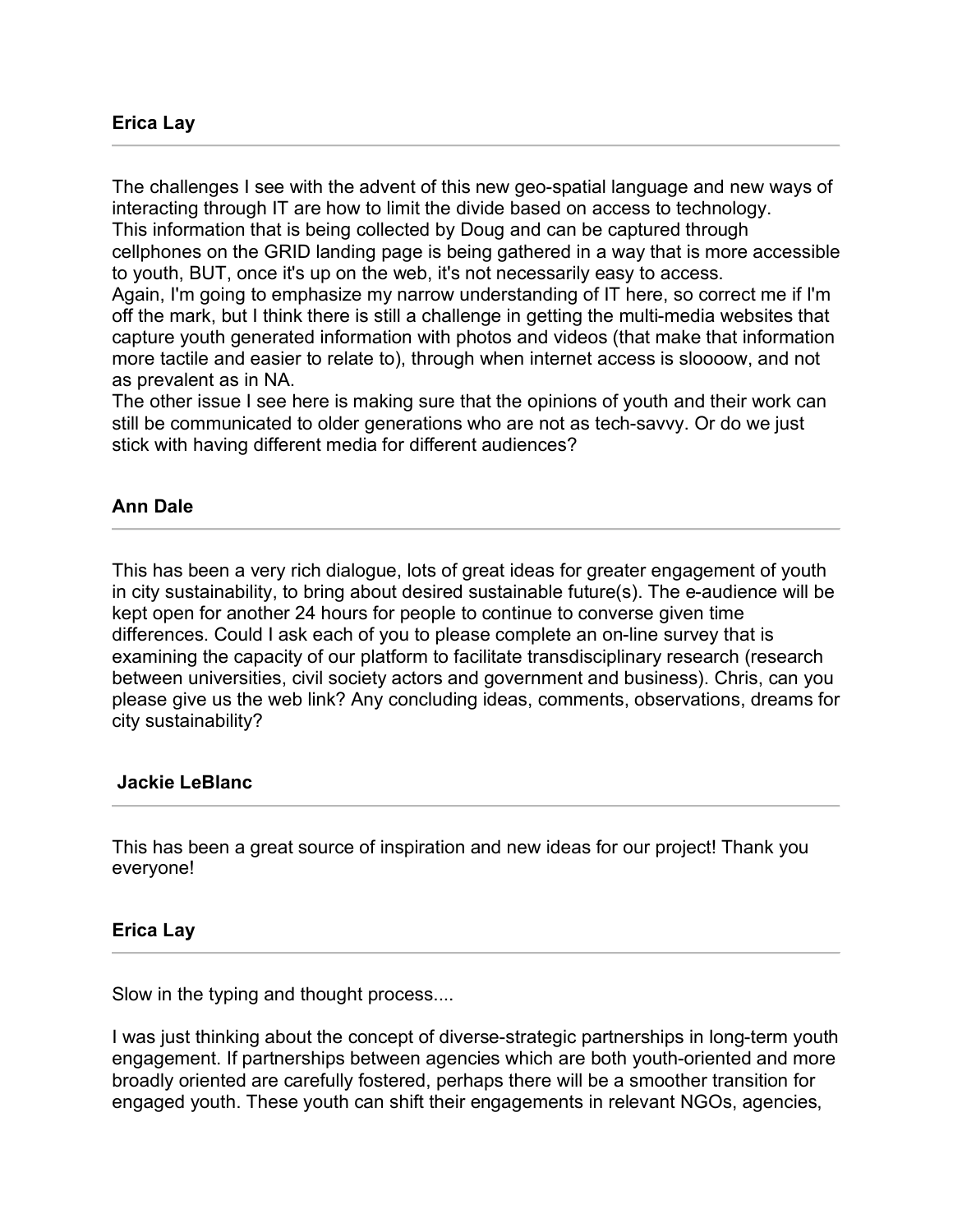projects etc. based on how their interests grow and change.

## **Amber Zirnhelt**

Thank-you for everyone's participation and great input in the e-dialogue. I found it very useful. One of our interns will be putting together a summary report including a resource list which I am happy to distribute to any of you who are interested.

## **Doug Ragan**

I agree with the issue of age and the issue of technology access. There are also other barriers - gender and class. There is as well a global age divide - an increasingly older developed world vs an increasingly younger developing world. the potential to bridge the divides are there, but we will need to assure that we don't forget those most marginalized as we move forward.

Anyways, it sounds like we are closing this off. Great conversations and great resources. Angus, I am really interested in connecting at or before the durban conference.

## **Ann Dale**

It is hard to summarize such a rich dialogue, new geo-spatial technologies, diverse strategic partnerships with deliberative planning, evolving internet communications continuing digital divide, GPS systems, green mapping, youth as bridging agents, GIS, google earth, cell phones, connectivity, geospatial language, and the rich, rich sources of information and websites embedded in your conversation. Thank you for your time and commitment.

## **Doug Ragan**

http://feeds.feedburner.com/dailyem

### **Erica Lay**

Thanks to everyone-these are some great new resources and some very succinct